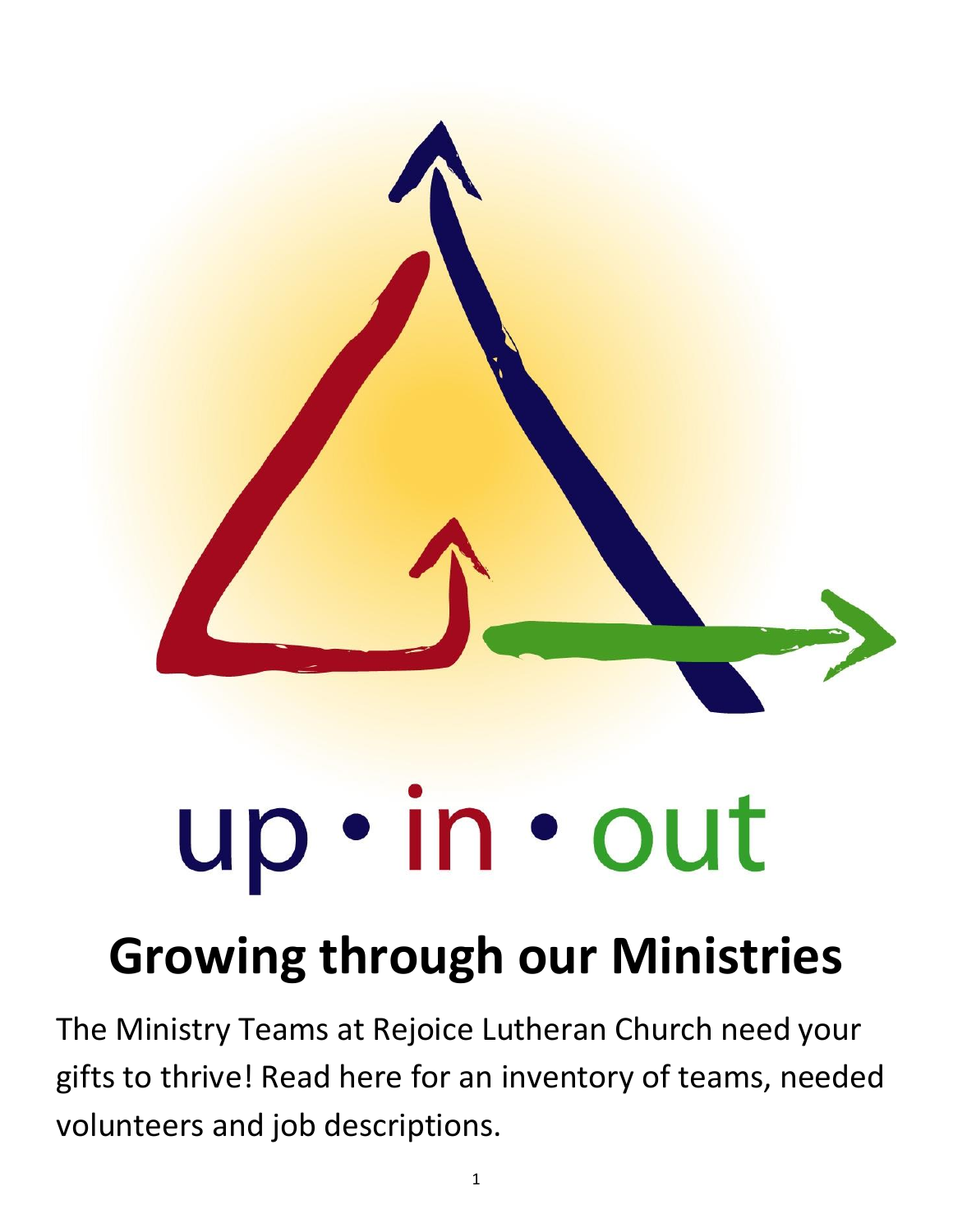| Team:           | <b>Angel Tree</b>                                                                                                    |
|-----------------|----------------------------------------------------------------------------------------------------------------------|
| <b>Contact:</b> | Misty Maslanka, 817-522-6919                                                                                         |
| Need:           | Donations for gifts for Foster Children                                                                              |
| Job             | At Christmastime we support Upbring, Lutheran Social                                                                 |
| Description:    | Services Foster Care organization, by purchasing gifts for<br>children. Near Easter we create Easter Baskets for the |
|                 | children and sometimes before Back to School we donate<br>backpacks.                                                 |

|                         | <b>Ascend Contemporary Worship Ministry Team is</b>  |
|-------------------------|------------------------------------------------------|
| Rejoice                 | committed to growing God's kingdom by providing      |
| ren                     | an enjoyable and meaningful worship experience for   |
|                         | all of God's people.                                 |
| <b>Contact:</b>         | Carl Bergauer, 469.734.6634, carl@bergauer.net       |
| Need:                   | Musicians and Vocalists. To excel in our ministry,   |
|                         | we ask our members to be dependable by arriving      |
|                         | on-time and being prepared for rehearsals, sound     |
|                         | checks and worship. All volunteers are selected for  |
|                         | this team by open audition.                          |
| <b>Job Description:</b> | Musicians and Vocalists must be able to read lyric   |
|                         | charts and/or printed music. Additionally, they      |
|                         | must be able to learn songs from videos when         |
|                         | necessary. Musicians must possess a good-working     |
|                         | instrument. All members must be generally            |
|                         | available for weekly rehearsals and Sunday services. |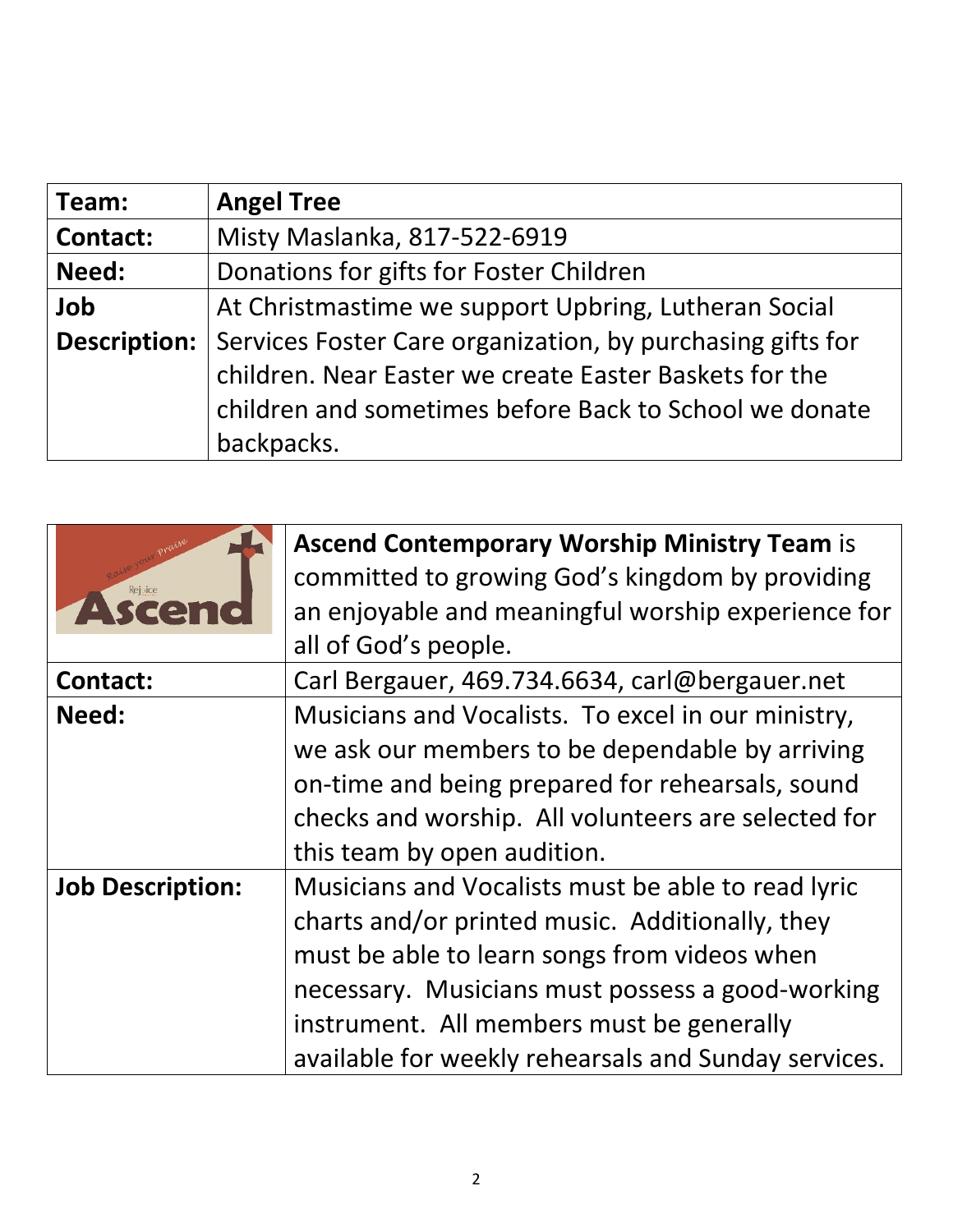| Team:               | <b>Assisting Ministers</b> assist the presiding minister during the |
|---------------------|---------------------------------------------------------------------|
|                     | 11 am traditional, liturgical service.                              |
| <b>Contact:</b>     | Kim Franklin, 214-952-4648, kim@ontosystems.com                     |
| Need:               | <b>Assisting Ministers</b>                                          |
| Job                 | Assist Presiding Minister at the 11 am traditional service by       |
| <b>Description:</b> | robing, reading the Prayers of Intercession, other prayers,         |
|                     | and dismissal. Robe and training provided                           |

| Team:        | BBQ Team - The Holy Smokers are the official bar-b-q team<br>for Rejoice. We have quarterly fundraisers to cook for the<br>congregation. We are also starting to get involved in cooking<br>for the community as well. This includes the yearly Pet<br>Blessing, Briarwood Cooking For Christ, Ocktoberfest, and<br>other events when Rejoice requests us to cook. During<br>these events it is important to have men's bible study while<br>cooking. |
|--------------|-------------------------------------------------------------------------------------------------------------------------------------------------------------------------------------------------------------------------------------------------------------------------------------------------------------------------------------------------------------------------------------------------------------------------------------------------------|
| Contact:     | Vince Thiel, 214-897-6647, $v$ thiel05@gmail.com                                                                                                                                                                                                                                                                                                                                                                                                      |
| Need:        | Volunteers to come out and spend time with other Christian<br>men cooking and in the Word.                                                                                                                                                                                                                                                                                                                                                            |
| Job          | Help assist with preparing the meat/cooking the meat and                                                                                                                                                                                                                                                                                                                                                                                              |
| Description: | come out and have fun with other Men here at Rejoice.                                                                                                                                                                                                                                                                                                                                                                                                 |

| Team:           | <b>Bell Choir</b>                                                          |
|-----------------|----------------------------------------------------------------------------|
| <b>Contact:</b> | Maria Lorentzen, 214-868-7747, mlorentzen@gmail.com                        |
|                 | <b>Description:</b> This brand new group just starting practicing October, |
|                 | 2021 and they already sound amazing! If you love music                     |
|                 | but aren't sure if you qualify, give Maria a call. No                      |
|                 | experiencing necessary to join this fun group and make a                   |
|                 | joyful noise unto the Lord!                                                |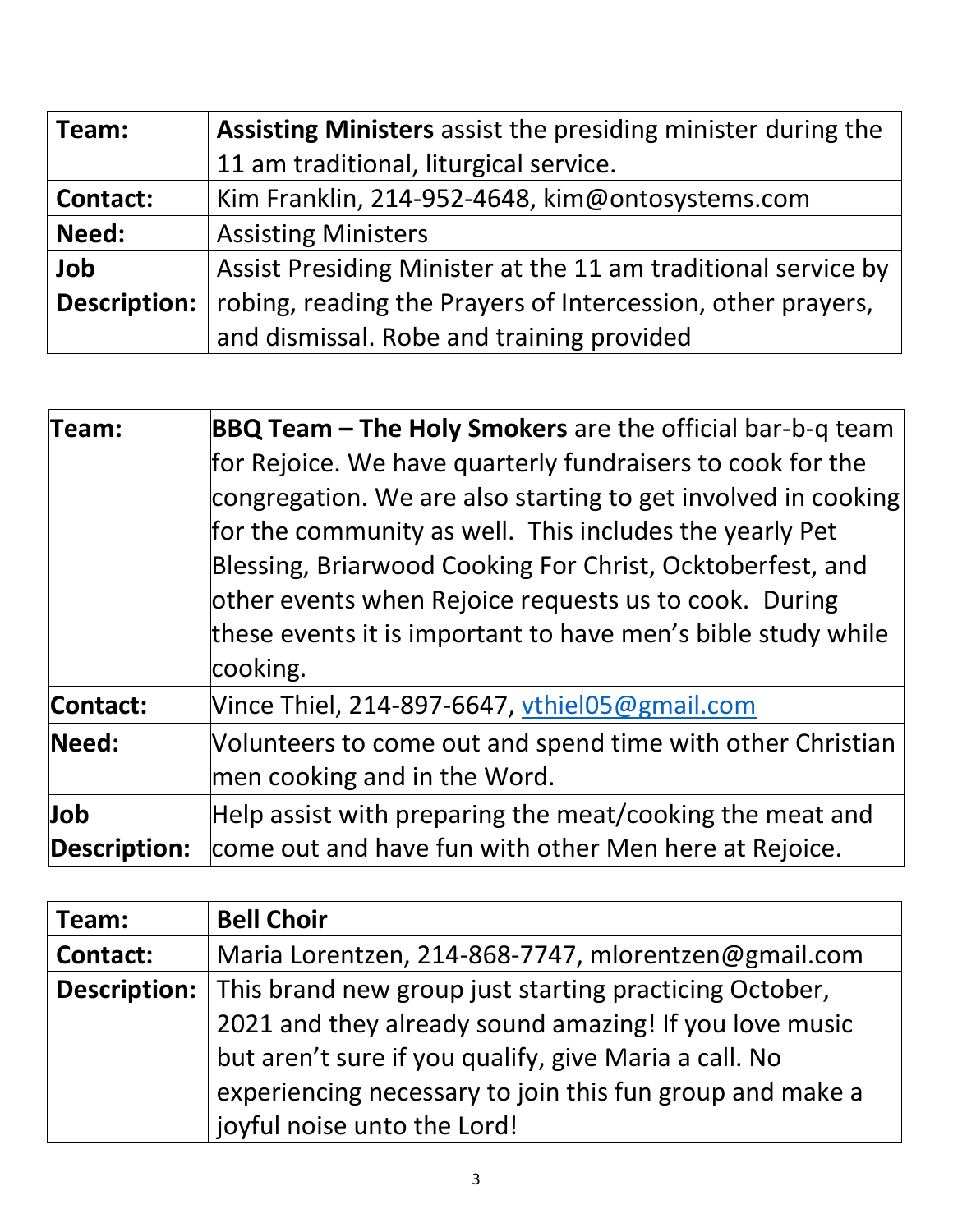| Team:               | Book Club - Women's Book Fellowship - The LitWits         |
|---------------------|-----------------------------------------------------------|
| Contact:            | Lynn Braun, 214.228.7006, lynnbraun51@gmail.com           |
| <b>Description:</b> | Book Club has suspended operation due to COVID but        |
|                     | hopes to reconvene in 2022)                               |
|                     | Book Club meets on the second Tuesday night of each       |
|                     | month in homes, restaurants, coffee shops, etc. to have   |
|                     | food, fun, fellowship, and to discuss books of all types. |

| Team:               | <b>Bunko</b>                                                |
|---------------------|-------------------------------------------------------------|
| <b>Contact:</b>     | Shannon Webber, wynwebb@aol.com                             |
| <b>Description:</b> | Join this fun group of ladies on the second Monday of each  |
|                     | month at 7 pm in the Fellowship Hall. No experience is      |
|                     | required! Bring \$5 and a snack to share and plan to have a |
|                     | great time!                                                 |

| Team:               | <b>Card Ministry</b> team makes handmade cards and sends  |
|---------------------|-----------------------------------------------------------|
|                     | them to members for various occasions and to folks on the |
|                     | prayer list. We meet at the church the second Monday of   |
|                     | each month from 10 am – noon and enjoy fellowship while   |
|                     | making cards.                                             |
| <b>Contact:</b>     | Betty Gilbertson, 253-208-4441.                           |
|                     | donandbettyg@comcast.net                                  |
| Job                 | Crafty hands to make cards and card writers to fill them  |
| <b>Description:</b> | out. No experience required and work can be taken home    |
|                     | to complete.                                              |

| Team:           | <b>Care Team</b> provides care to members and friends of    |
|-----------------|-------------------------------------------------------------|
|                 | Rejoice through Meal Trains, Card Ministry, Prayer Shawls,  |
|                 | financial assistance, prayers, home visits and phone calls. |
| <b>Contact:</b> | Vicar Cheryl, 214-507-4256, cheryl@rejoicelutheran.org      |
| Need:           | Volunteers for home visits, errands, taking communion,      |
|                 | sign up for Meal Ministry, pray for one another. Training   |
|                 | provided for various needs.                                 |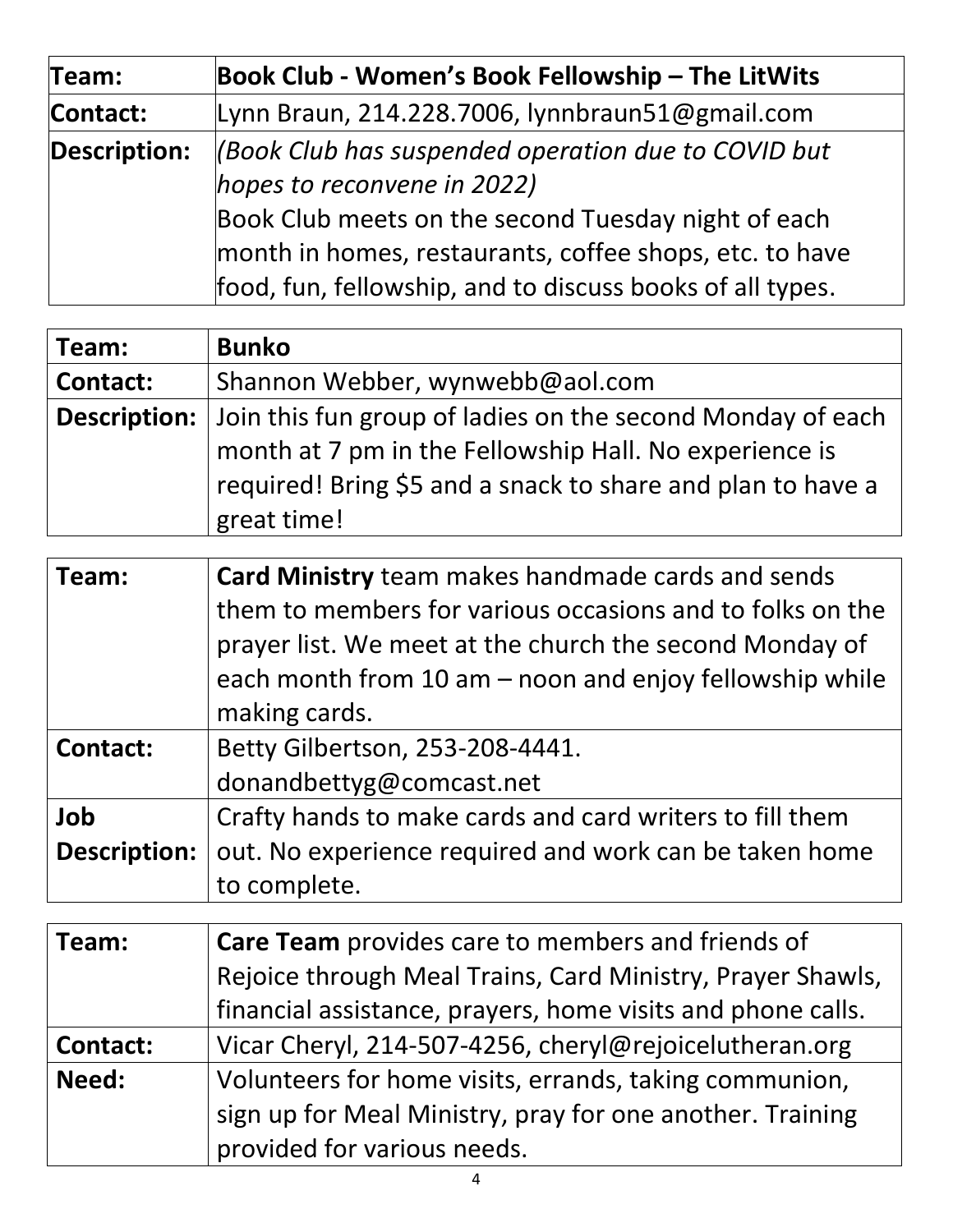| Team:                      | Children Youth and Family Ministries (CYF) of Rejoice are here to                                                                                                                                                                                                                                                                                                                                                                                                                                                                                                                                                     |
|----------------------------|-----------------------------------------------------------------------------------------------------------------------------------------------------------------------------------------------------------------------------------------------------------------------------------------------------------------------------------------------------------------------------------------------------------------------------------------------------------------------------------------------------------------------------------------------------------------------------------------------------------------------|
|                            | strengthen the faith, friendships, and fun for the families of Rejoice.<br>We do this through educational programs such as Sunday School and                                                                                                                                                                                                                                                                                                                                                                                                                                                                          |
|                            | Confirmation, bonding moments such as youth group, lock-ins, and                                                                                                                                                                                                                                                                                                                                                                                                                                                                                                                                                      |
|                            | retreats, and fun events like our annual Pumpkin Patch Party or                                                                                                                                                                                                                                                                                                                                                                                                                                                                                                                                                       |
|                            | Vacation Bible School. We have events for all ages, and firmly believe                                                                                                                                                                                                                                                                                                                                                                                                                                                                                                                                                |
|                            | that ALL are welcome!                                                                                                                                                                                                                                                                                                                                                                                                                                                                                                                                                                                                 |
| <b>Contact:</b>            | Aaron Colwick, 214-499-5933, Aaron@rejoicelutheran.org                                                                                                                                                                                                                                                                                                                                                                                                                                                                                                                                                                |
|                            | Katrina Colwick, 817-528-1604, Katrina@rejoicelutheran.org                                                                                                                                                                                                                                                                                                                                                                                                                                                                                                                                                            |
| Need:                      | Sunday School Teachers, Adult Chaperones, Special Event Volunteers,<br><b>CYF Ministry Team Members</b>                                                                                                                                                                                                                                                                                                                                                                                                                                                                                                               |
| Job<br><b>Description:</b> | Sunday School teachers would be asked to teach on a rotating basis<br>(usually once a month) from 9:45am-10:45am on Sunday mornings.<br>The Curriculum and materials will be given to you so there is very<br>little prep or time commitment needed from Sunday school teachers.<br>We ask that you have a desire to connect with our younger children<br>and a heart for ministering to them!                                                                                                                                                                                                                        |
|                            | Adult Chaperones would be called upon for any events that would<br>need adult drivers, supervision, or other duties. Examples include<br>driving our youth to and from events, being a sponsor on<br>trips/mission trips, or hosting an event at your house.                                                                                                                                                                                                                                                                                                                                                          |
|                            | Special Event Volunteers would be asked to volunteer their time,<br>talents, and treasures to aid in some of our events, in many different<br>opportunities. For example, this could be volunteering to help at<br>Vacation Bible School to teach lessons, run games, set up snacks, or<br>be a leader. It could be running the registration, donating snack<br>items, or moving tables and chairs. These volunteer positions can vary<br>between being very active or passive, in the spotlight or behind the<br>scenes, long term or short term. Basically, there is room for everyone<br>to help in their own way! |
|                            | The Children Youth and Family Team Members are asked to support<br>Aaron and Katrina in their ministry. This includes attending meetings<br>to discuss the budget, potential events, and help to assess the needs<br>of the congregation.                                                                                                                                                                                                                                                                                                                                                                             |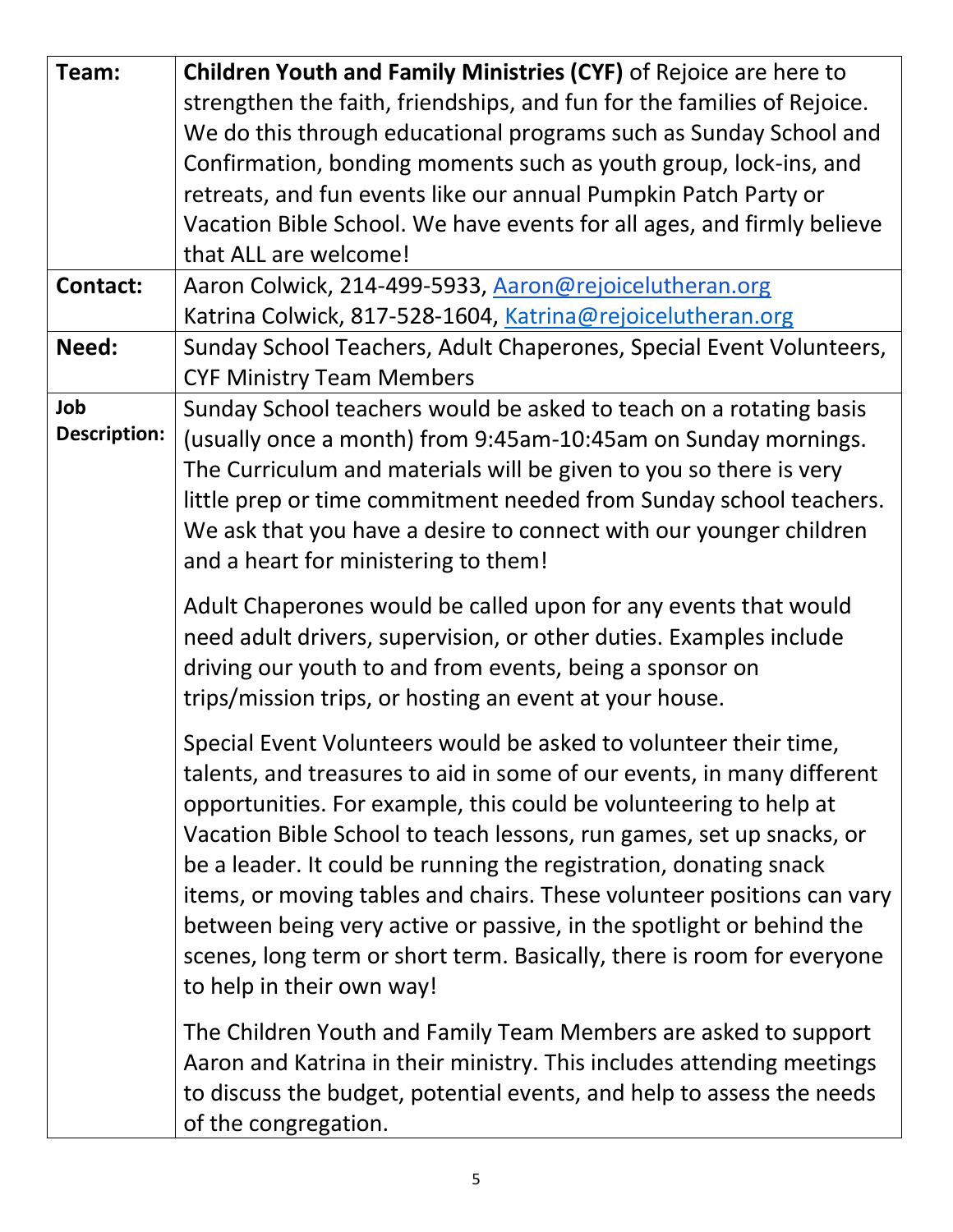| Team:               | <b>Choir</b>                                                |
|---------------------|-------------------------------------------------------------|
| <b>Contact:</b>     | Rick Watts, 404-488-4855, rick.watts@mail.com               |
| <b>Description:</b> | Join this fun group of singers who enhance our worship      |
|                     | experience each week at the 11 o' clock service. Rehearsals |
|                     | each Wednesday night at 7 pm. The nursery is available      |
| Need:               | Singers! No experience required!                            |
| Job                 | Rehearse each Wednesday at 7 and arrive at 10:30 to         |
| <b>Description:</b> | rehearse prior to the 11 am service.                        |

| Team:               | <b>Communion Setup - Set up / clean up items for</b>        |
|---------------------|-------------------------------------------------------------|
|                     | communion at each worship service                           |
| <b>Contact:</b>     | Ashley Oria, 214.727.3692, ashleyroria@gmail.com            |
| Need:               | A team leader for this group and volunteers for 9 and 11    |
|                     | am services                                                 |
| Job                 | Communion setup is easy at the 9 am and 11 am worship       |
| <b>Description:</b> | services. Prepare trays of communion supplies and place in  |
|                     | the Narthex, place a chalice (cup) and paten (plate) behind |
|                     | the altar and a small set of communion supplies at the      |
|                     | altar. After the 11 am service, put away supplies and wash  |
|                     | chalice and paten.                                          |

| Team:           | <b>Counters</b> count and deposit offerings after the last service      |
|-----------------|-------------------------------------------------------------------------|
|                 | on Sundays.                                                             |
| <b>Contact:</b> | Linda Tucker, 214.493.2876, ltucker@rosewd.com                          |
| Need:           | Counters                                                                |
| Job             | Count and deposit Sundays' offerings after the late service.            |
|                 | Description:   We work in teams of two and it only takes about 30 mins. |

| Team:           | <b>E-Greeters</b> welcome our on-line congregation & guests               |
|-----------------|---------------------------------------------------------------------------|
| <b>Contact:</b> | Cheryl Herreid, 214.507.4256, cheryl@rejoicelutheran.org                  |
| Need:           | E-Greeters and a Team leader to create a rotation schedule                |
| Job             | Welcome online worshippers, share the peace and offer                     |
|                 | <b>Description:</b> your expertise to answer any questions they may have. |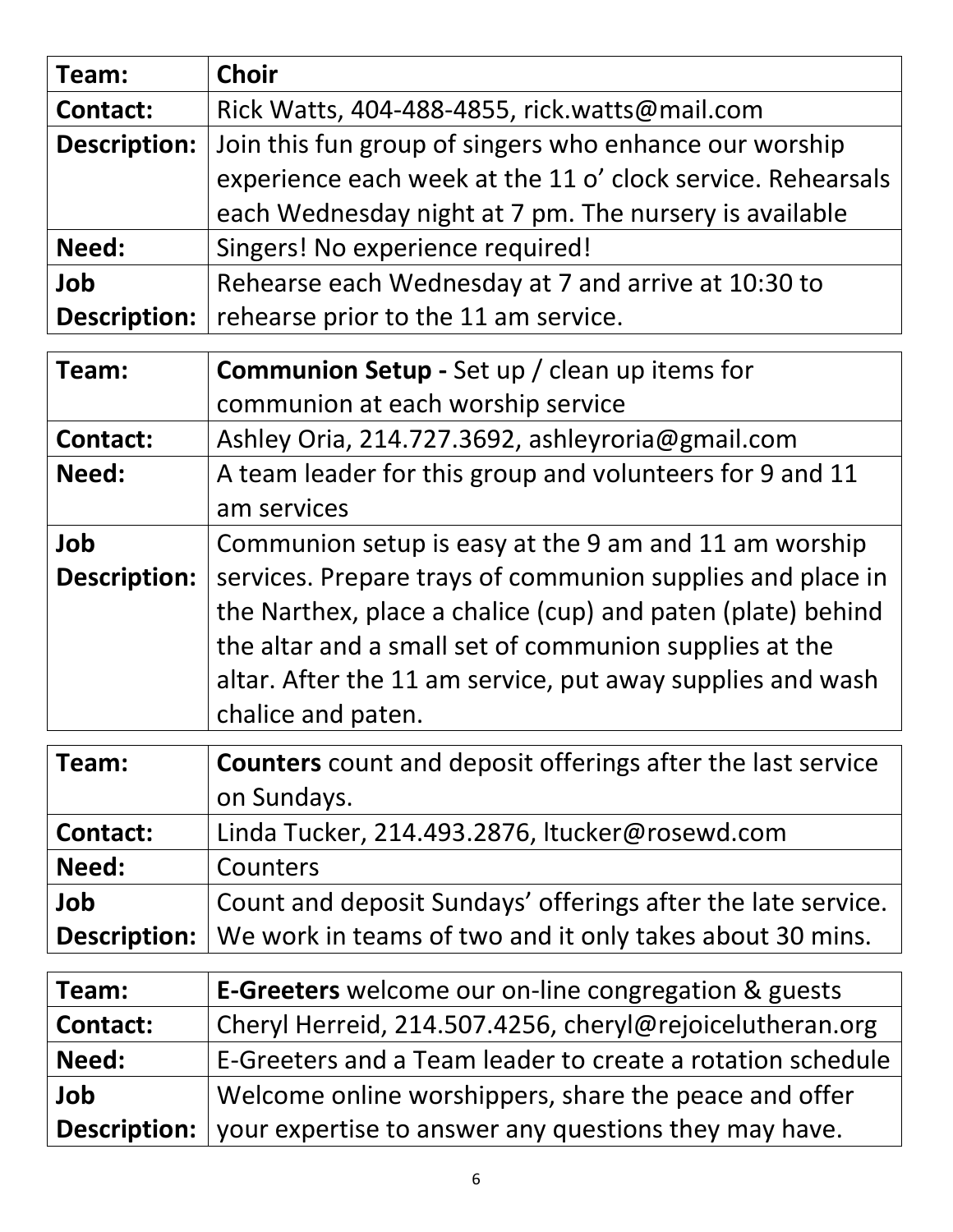| Team:               | <b>Fellowship Team</b> coordinates to host a variety of events<br>within the church around a meal. This may include<br>community wide events (i.e. Oktoberfest), worship service-<br>related meals (i.e. Reformation Sunday lunch, Lenten soup<br>suppers), and coordinating events with the barbeque<br>team.                                                                                                                                                                                                                                                                                                                                                                                                                                                                                                                                           |
|---------------------|----------------------------------------------------------------------------------------------------------------------------------------------------------------------------------------------------------------------------------------------------------------------------------------------------------------------------------------------------------------------------------------------------------------------------------------------------------------------------------------------------------------------------------------------------------------------------------------------------------------------------------------------------------------------------------------------------------------------------------------------------------------------------------------------------------------------------------------------------------|
| <b>Contact:</b>     | Need a Volunteer (Contact the office to volunteer!)                                                                                                                                                                                                                                                                                                                                                                                                                                                                                                                                                                                                                                                                                                                                                                                                      |
| Need:               | Team Leader or a few Co-Team Leaders, event<br>coordinators and cooks!                                                                                                                                                                                                                                                                                                                                                                                                                                                                                                                                                                                                                                                                                                                                                                                   |
| Job                 | The pandemic put Fellowship on hold for a while, but we                                                                                                                                                                                                                                                                                                                                                                                                                                                                                                                                                                                                                                                                                                                                                                                                  |
| <b>Description:</b> | are ready to get back together again! You may have<br>enjoyed the pancake breakfast after unloading pumpkins<br>or Bunko recently! These events are hosted by an<br>individual, we need a few more individuals to host events<br>throughout the year. We have a wealth of great cooks at<br>Rejoice and you are never alone working in the Fellowship<br>hall! Plan an event and the people will come, we love<br>fellowship! We need an organizer to support this ministry.<br>The team leader plans events and coordinates with other<br>ministry teams like Worship & Music and the BBQ Team,<br>alerts the office to scheduled events, and assists with<br>communication to the congregation. People will help we<br>just need an organizer. Contact Cheryl who will shepherd<br>you through the process of leading this fun ministry at<br>Rejoice. |

| Team:           | Gifts Based Ministries (New group based on LEAD findings)                       |
|-----------------|---------------------------------------------------------------------------------|
| <b>Contact:</b> | Cheryl Herreid, 214.507.4256, cheryl@rejoicelutheran.org                        |
|                 | <b>Description:</b>   Helping one another see their God given gifts and talents |
|                 | and encouraging them to share them at church, at home,                          |
|                 | at work, and in our community. I would love some help!                          |
|                 | Interested? Call me!                                                            |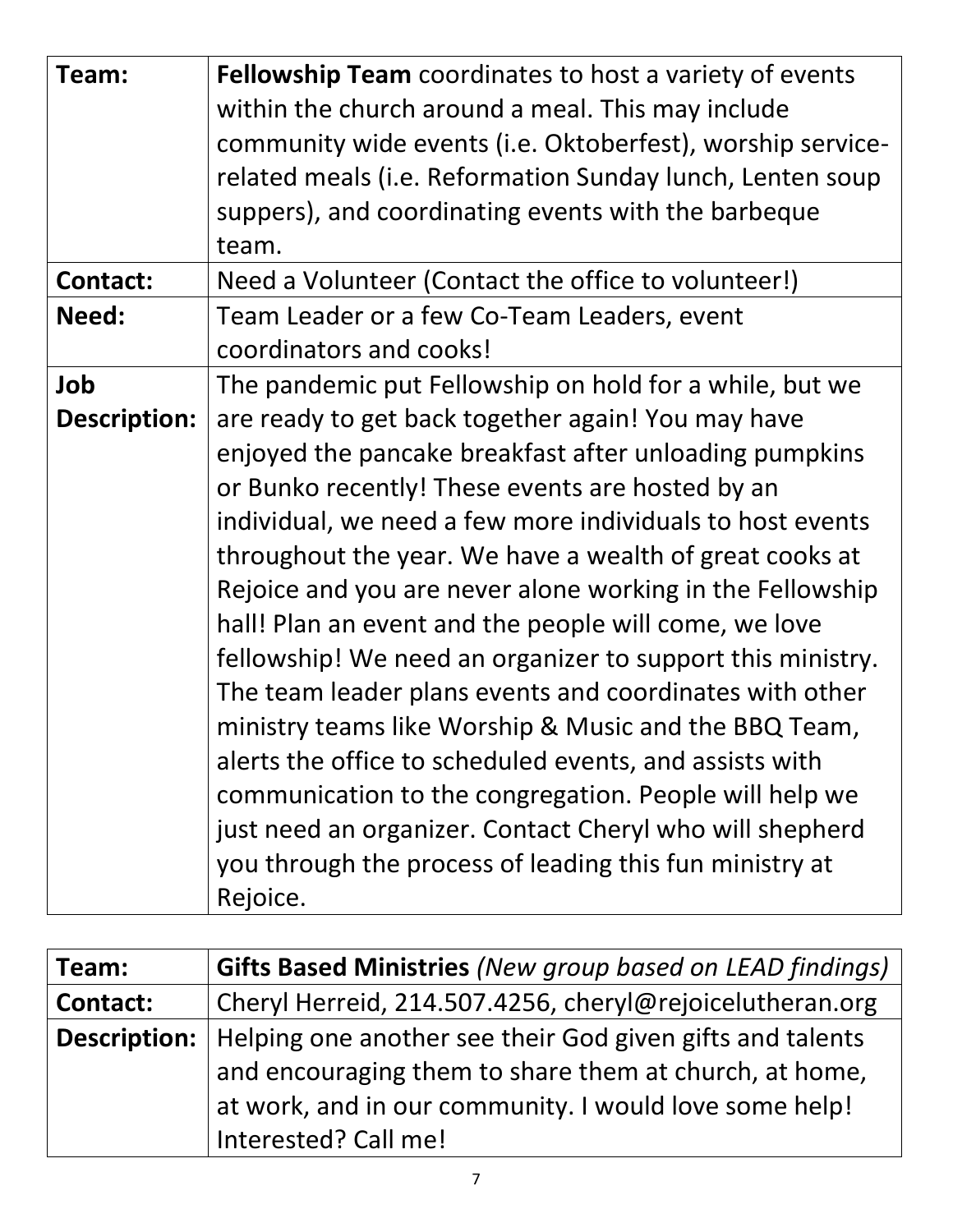| Team:               | Greeters welcome folks into the building for worship on         |
|---------------------|-----------------------------------------------------------------|
|                     | Sunday mornings                                                 |
| <b>Contact:</b>     | Ashley Oria, 214.727.3692, ashleyroria@gmail.com                |
| <b>Description:</b> | Greet folks as they enter the building on Sunday morning        |
| Need:               | A team leader for this group and volunteers at each service     |
|                     | to welcome folks in.                                            |
| Job                 | This is a fun, very important job that only takes about 15      |
| <b>Description:</b> | minutes. You are the first impression members and guests        |
|                     | see as they enter the building! Arrive 15 minutes before        |
|                     | service, smile, open the door and welcome everyone to           |
|                     | church! Distribute Visitor Gift Bags to first timers, bulletins |
|                     | and communion supplies. Close the sanctuary doors when          |
|                     | the service begins and count the number of people in            |
|                     | attendance.                                                     |

| Team:               | Hospitality* (New group based on LEAD findings)               |
|---------------------|---------------------------------------------------------------|
| <b>Contact:</b>     | Cheryl Herreid, 214-507-4256, cheryl@rejoicelutheran.org      |
| Need:               | A team leader and volunteers to build a hospitality team      |
|                     | that will focus on welcoming guests on-line and through       |
|                     | our front doors.                                              |
| Job                 | This is an idea for a new team idea based on the passion      |
| <b>Description:</b> | we heard about hospitality in the feedback from the LEAD      |
|                     | Assessment and during our LEAD Listens Focus Groups. We       |
|                     | aren't sure what this will look like, but we heard you say it |
|                     | is important to Rejoice! I would love to work with a group    |
|                     | of folks to launch this new team. Let's work together to      |
|                     | continue to welcome everyone to our church with the love      |
|                     | God has first given us.                                       |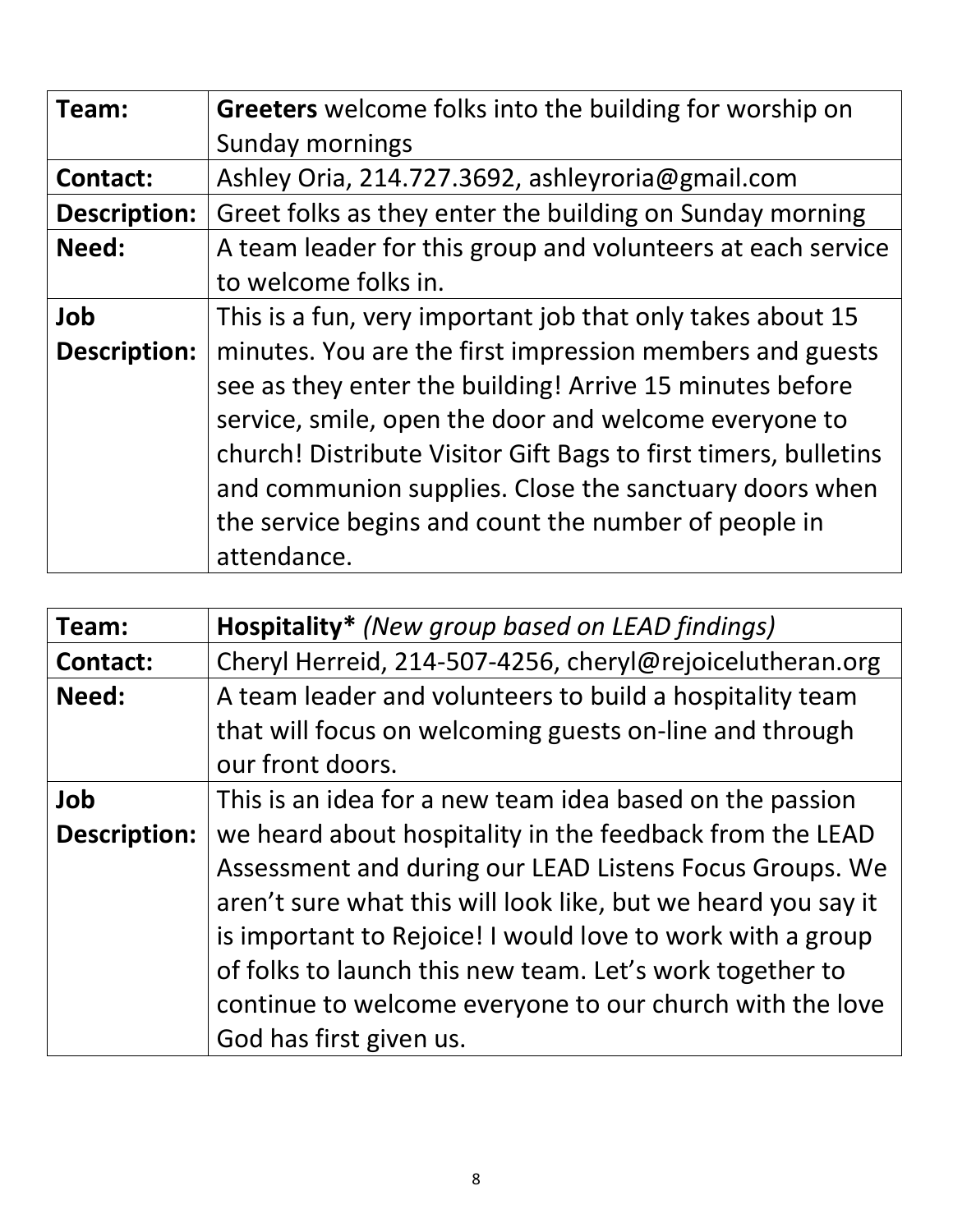| Team:               | Life Groups are informal, faith-based groups that meet        |
|---------------------|---------------------------------------------------------------|
|                     | weekly in member homes. They last 90 minutes including a      |
|                     |                                                               |
|                     | simple meal, sharing about your week, bible reading and       |
|                     | reflection, and prayer. Life groups are a great way to get to |
|                     | know other Rejoicers in a small group setting.                |
| <b>Contact:</b>     | Cheryl Herreid, 214.507.4256, cheryl@rejoicelutheran.org      |
| Need:               | Life Group Leaders. New Life Group members are always         |
|                     | welcome!                                                      |
| Job                 | Life Group leaders host (or co-host with another leader)      |
| <b>Description:</b> | weekly life groups in their home or at the church. They       |
|                     | communicate meeting time and meal information weekly,         |
|                     | determine how the group will share meal responsibility,       |
|                     | select a bible verse for the week's reading, and facilitate   |
|                     | the discussion. An experienced Life Group leader is happy     |
|                     | to accompany you to start a new group.                        |

| Team:               | <b>Meal Ministry</b> provides meals to members and staff or<br>persons in need during times of difficulty due to illness,<br>new babies, financial difficulties or death. It's a ministry<br>that show shows our members and community of the                   |
|---------------------|-----------------------------------------------------------------------------------------------------------------------------------------------------------------------------------------------------------------------------------------------------------------|
|                     | loving hand of God in our actions to provide meals.                                                                                                                                                                                                             |
| <b>Contact:</b>     | Pamela Spadaro, 214-725-0648,<br>pamela7 dallas@yahoo.com                                                                                                                                                                                                       |
| Need:               | Volunteers to provide a meal whether home cooked, store<br>or restaurant purchased                                                                                                                                                                              |
| Job                 | We use a care calendar and typically provide meals,                                                                                                                                                                                                             |
| <b>Description:</b> | normally dinner, for a few days or a few weeks. Signup is<br>based on your schedule and your choice as to meal type<br>provided. Add your name to the list and you will be<br>notified of upcoming Meal Trains. Select the day that<br>works for your schedule! |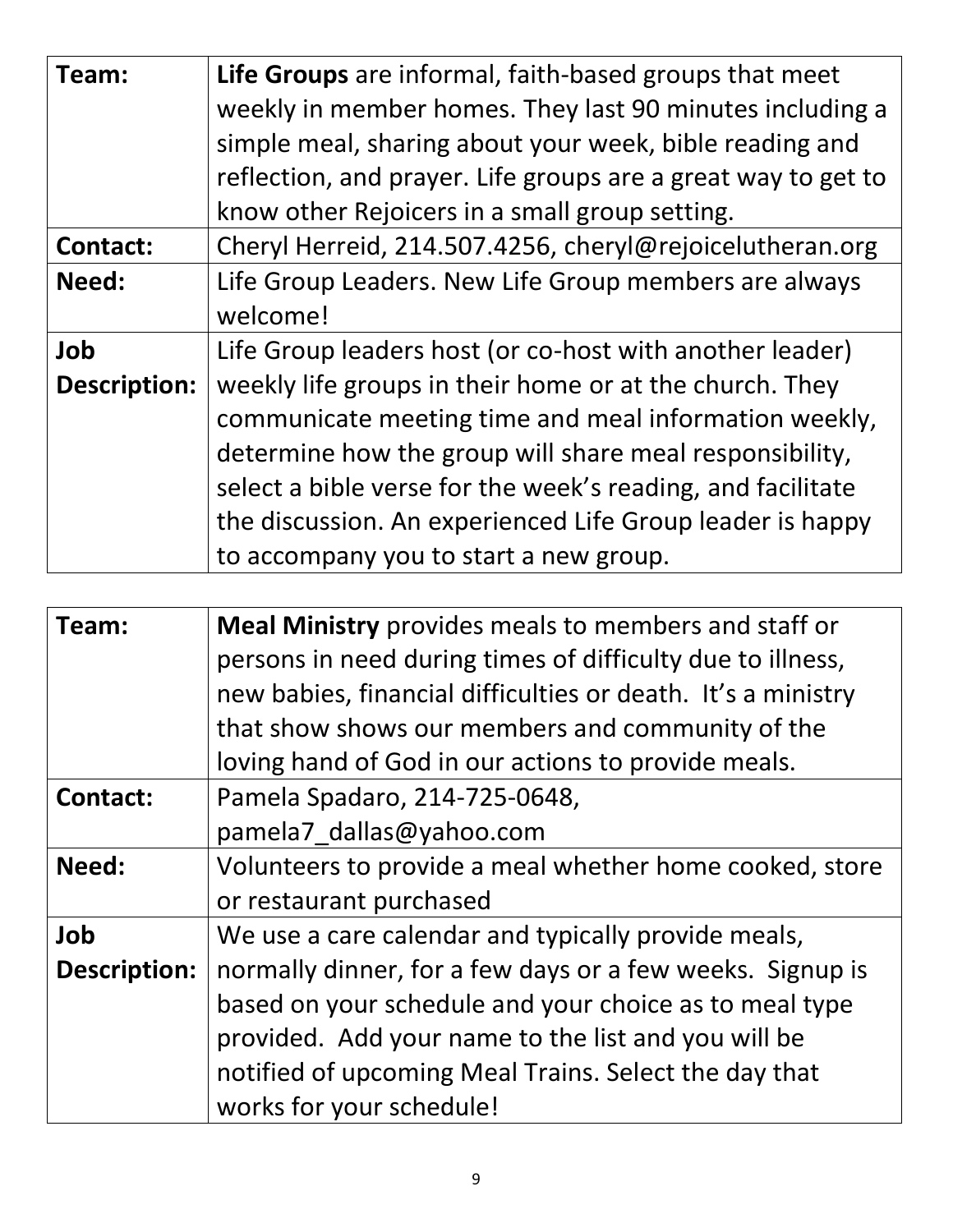| Team:               | <b>Outreach</b> Rejoice supports several organizations including |
|---------------------|------------------------------------------------------------------|
|                     | the Red Cross, Many Helping Hands Ministries, Starfish,          |
|                     | Upbring Foster Care (see Angel Tree), and Lutheran World         |
|                     | Relief (see Sew N Sews).                                         |
| <b>Contact:</b>     | Laura Butzow, 469-556-3827, buzzeesings@yahoo.com                |
| Need:               | Throughout the year we have opportunities to give and            |
|                     | support these ministries, watch your Joyful Noise!               |
| Job                 | Donate blood or assist the team setting up the Fellowship        |
| <b>Description:</b> | Hall for blood drives; donate food or serve it to our friends    |
|                     | experiencing homelessness in Irving; donate toys, money          |
|                     | or travel to Juarez to support our partners in ministry          |
|                     | there.                                                           |

| Team:               | Other Outreach Rejoice also supports our community        |
|---------------------|-----------------------------------------------------------|
|                     | chapter of Alcoholics Anonymous and Al-Anon who meet      |
|                     | in our building several times per week as well as the     |
|                     | Church of Damascus Road who supports prison ministry.     |
| <b>Contact:</b>     | Josalyn Penner, 972-724-2323,                             |
|                     | josalyn@rejoicelutheran.org                               |
| Need:               | Usually financial donations to support prison ministries  |
| Job                 | The Church of Damascus Road is working to open a shelter, |
| <b>Description:</b> | Jay's Place, for men recently paroled and recovering from |
|                     | addiction. As this ministry takes shape, we may have      |
|                     | opportunities to serve at Jay's Place educating the       |
|                     | residents on life skills. Stay Tuned!                     |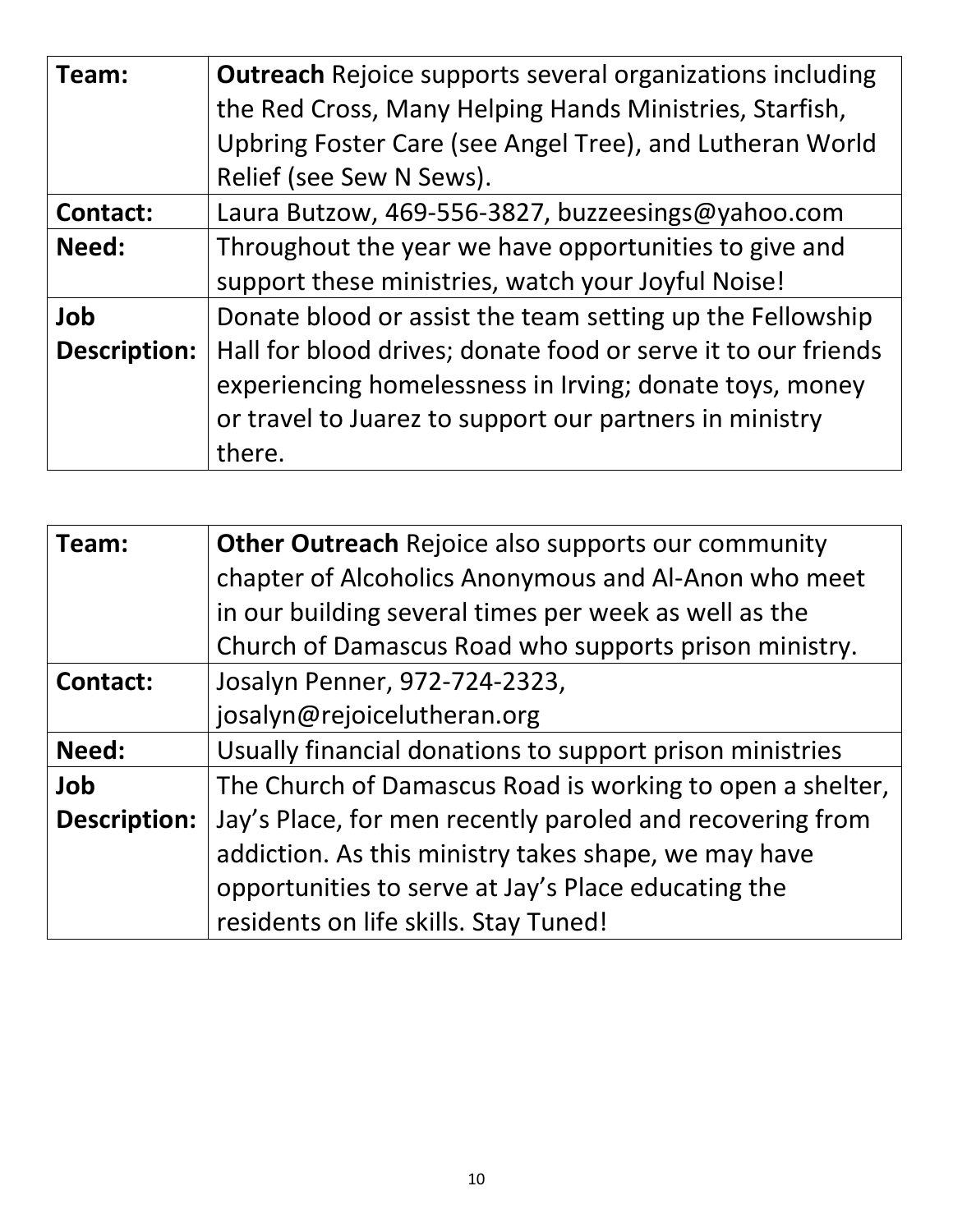| Team:               | Prayer. We have two prayer lists at Rejoice, one is in the<br>weekly printed announcements and the other is a private<br>chain that prays confidentially in response to prayer<br>requests. |
|---------------------|---------------------------------------------------------------------------------------------------------------------------------------------------------------------------------------------|
| <b>Contact:</b>     | Josalyn Penner, 972-724-2323,                                                                                                                                                               |
|                     | josalyn@rejoicelutheran.org                                                                                                                                                                 |
| Need:               | People who enjoy praying for others                                                                                                                                                         |
| Job                 | Pray as you receive requests via email to the prayer chain                                                                                                                                  |
| <b>Description:</b> | group from the church office.                                                                                                                                                               |

| Team:               | Prayer Shawls and baby blankets are available at Rejoice to |
|---------------------|-------------------------------------------------------------|
|                     | gift to friends and family members.                         |
| <b>Contact:</b>     | Janet Rashbaum, jdmrash@hotmail.com                         |
| Need:               | Volunteers to make shawls and blankets. Training            |
|                     | provided!                                                   |
| Job                 | At your leisure, crochet shawls and blankets. There is      |
| <b>Description:</b> | plenty of yarn donated to the church, you can find in the   |
|                     | <b>Narthex</b>                                              |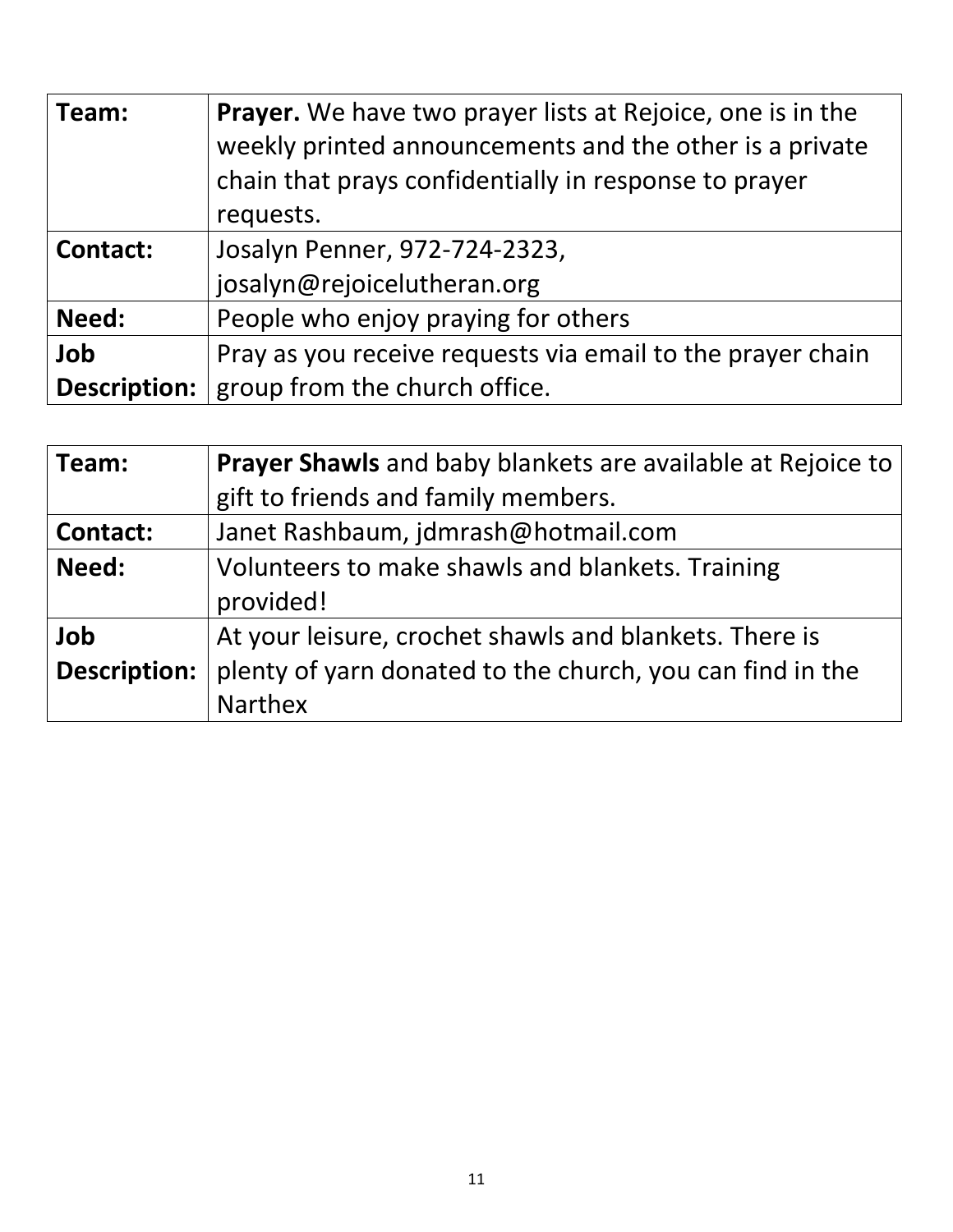| Team:              | <b>Primetimers</b> is a group geared for Senior Citizens              |
|--------------------|-----------------------------------------------------------------------|
|                    | (generally 55+) and/or Retirees of all ages. They meet the            |
|                    | 2 <sup>nd</sup> Friday of each month at 12 noon at Rejoice Fellowship |
|                    | Hall. Meetings are generally 90 minutes including a                   |
|                    | scrumptious lunch, fellowship and a program or activity.              |
|                    | Members take turns planning each month's meeting,                     |
|                    | program, menu and passing a sign-up sheet for volunteers              |
|                    | to help out the next month.                                           |
|                    | Primetimers seeks to provide to Seniors: fellowship, food,            |
|                    | fun, information and prayer support to each other. They               |
|                    | also do outreach projects with the Angel Tree, Many                   |
|                    | Helping Hands, serving at some events, and the Pumpkin                |
|                    | Patch.                                                                |
| <b>Contact:</b>    | Marilyn & Bob Hammons, 214-563-5630,                                  |
|                    | BobandMarilynH@gmail.com                                              |
| <b>Needs:</b>      | Chairmen for a one-year term. New Primetimer members                  |
|                    | are always welcome!                                                   |
| Job                | Oversee the monthly leaders to make sure they're on                   |
| <b>Description</b> | target. Notify Primetimer members via email of upcoming               |
|                    | monthly meetings and the agenda for the month. Get                    |
|                    | information to church office for publication in the Rejoice           |
|                    | Newsletter.                                                           |

| <b>Property</b> team oversees property fixes, enhances and |
|------------------------------------------------------------|
| needs on the church property inside and out                |
| Earl Johnson, 214-542-8345, earl.johnson2@novolex.com      |
| Volunteers are needed for repairs and consultation as well |
| as finding repairman for larger jobs                       |
| If you are a handyman, plumber, gardener, painter, drywall |
| repairman, craftsman, electrician or handy in any way, we  |
| could use your help!                                       |
|                                                            |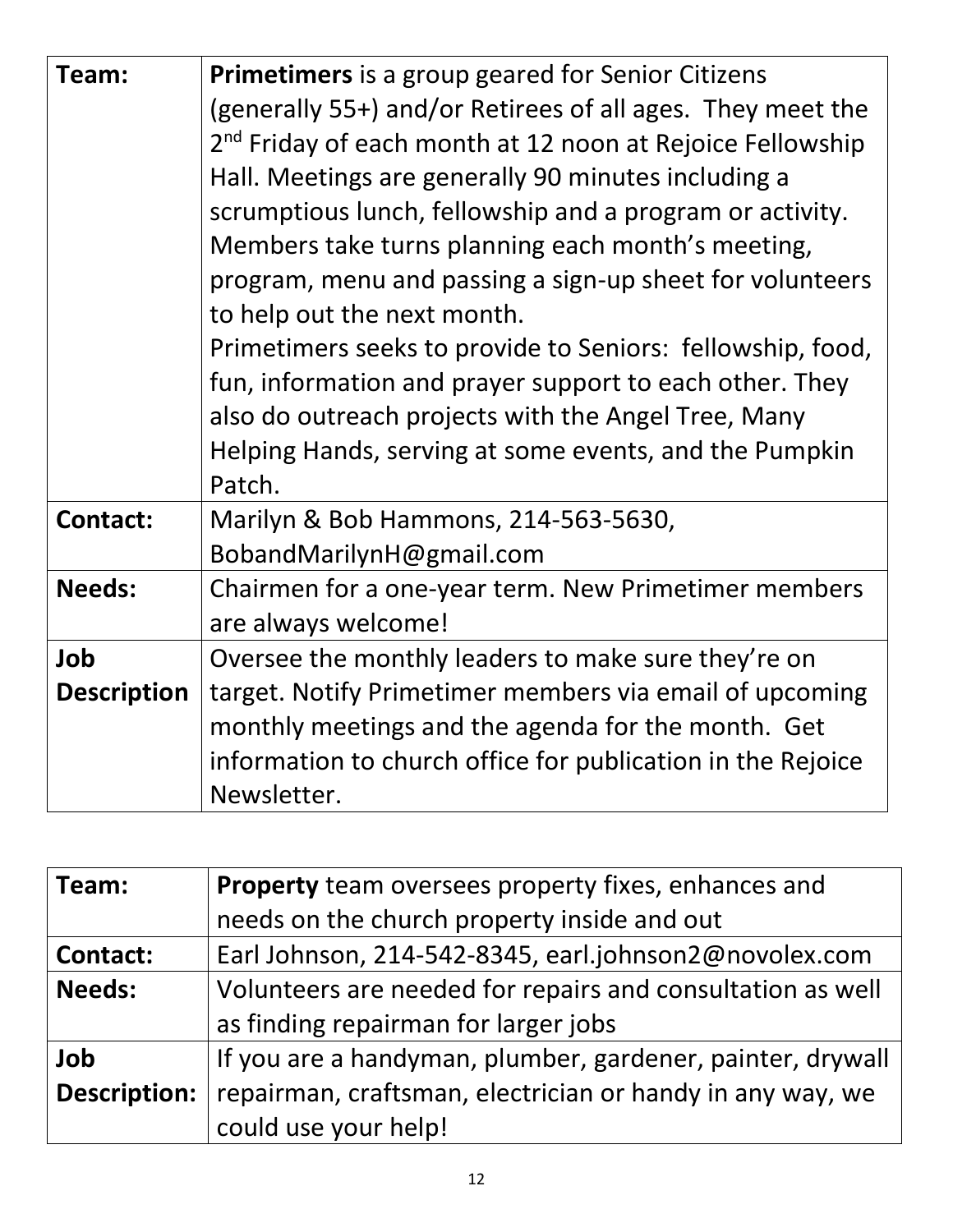| Team:               | <b>Pumpkin Patch</b> is our fabulous annual community event  |
|---------------------|--------------------------------------------------------------|
|                     | that takes place in the Fall. We need helpers of all kinds!  |
| <b>Contact:</b>     | Kim Johnson, 972-462-0324, ghjohns@airmail.net               |
| Need:               | Volunteers unload pumpkin, read stories to children during   |
|                     | Storytime, sell pumpkins, and have a great time!             |
| Job                 | On the job training provided for the various jobs available. |
| <b>Description:</b> | Pumpkins usually arrive the first Saturday of October and    |
|                     | runs three weeks                                             |

| Team:           | <b>Readers</b> read the first bible passage each week from the          |
|-----------------|-------------------------------------------------------------------------|
|                 | pulpit during the 11 am traditional service.                            |
| <b>Contact:</b> | Amber Rhodes, amberrhodes2004@outlook.com                               |
| Need:           | Lesson Readers at the traditional services                              |
| Job             | Read the bible passage during a traditional service at 11.              |
|                 | <b>Description:</b> The reading is emailed to you prior to the weekend. |

| Team:               | Sanctuary Arts team decorates the sanctuary with the      |
|---------------------|-----------------------------------------------------------|
|                     | changes of the seasons according to the church calendar.  |
| <b>Contact:</b>     | Vicky Billingsley, 214-686-4541 (text is best)            |
| Need:               | Helpers to decorate the sanctuary                         |
| Job                 | Bring your creativity to decorate the sanctuary where we  |
| <b>Description:</b> | gather to worship God! Maybe you aren't creative but      |
|                     | would still like to help, come on! You may be asked to    |
|                     | climb a ladder, iron a banner or pin things to a bulletin |
|                     | board. No experience required, just be able to follow     |
|                     | directions!                                               |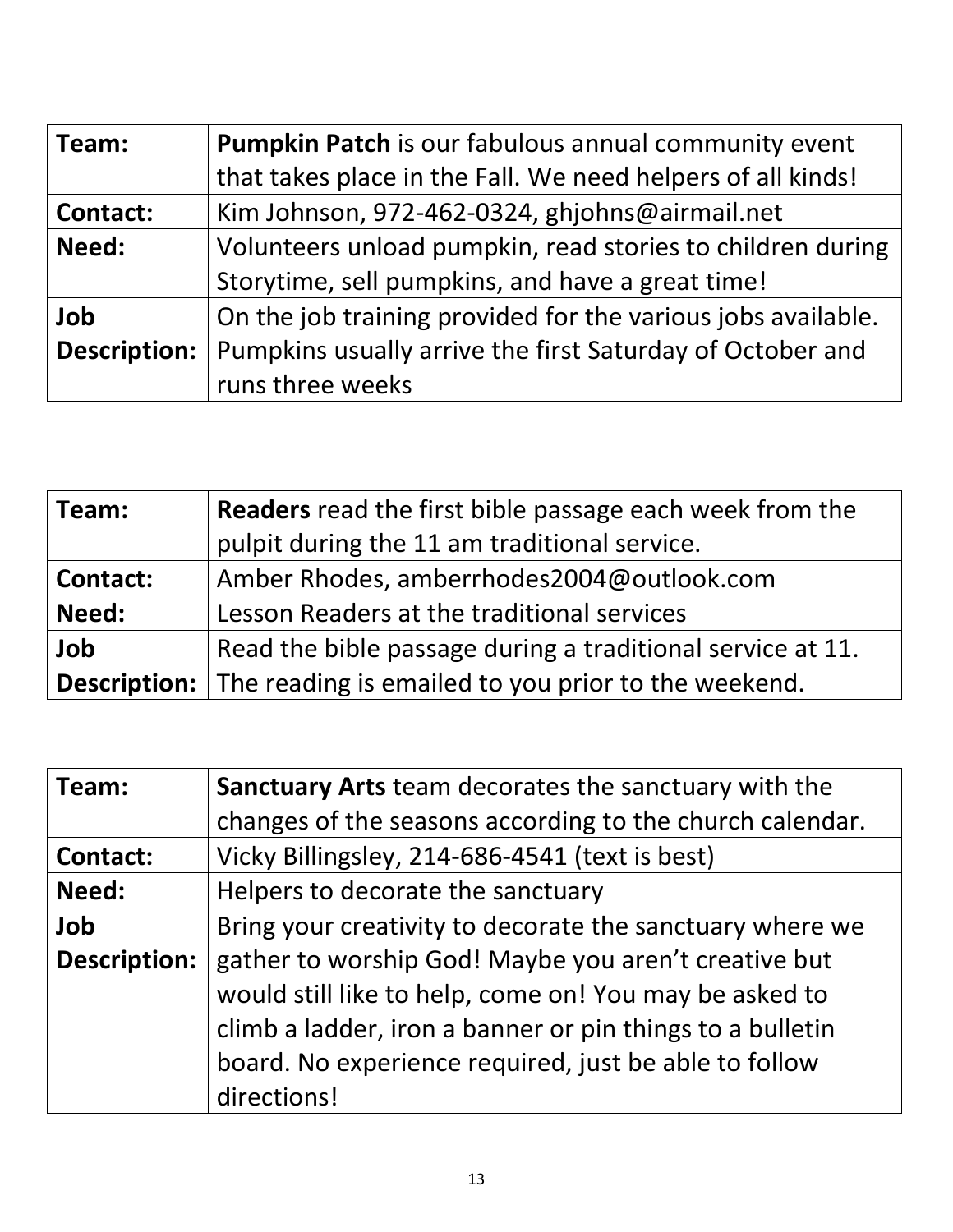| Team:               | Sewing Group - The Sew N Sews                               |
|---------------------|-------------------------------------------------------------|
| <b>Contact:</b>     | BJ Manke, 214-578-2839, bjmanke@aol.com                     |
| <b>Description:</b> | Have you been fascinated by people who can sew? Join us     |
|                     | on Thursdays in the Fellowship hall at 10:00 a.m. for       |
|                     | lessons. Learn to make a project for yourself or in service |
|                     | to others. Bring out your creative side and learn practical |
|                     | skills. Several skilled sewists (sewer & artist) will be    |
|                     | available to teach and partner with you, no experience      |
|                     | required. Projects and materials provided. The Sew N Sews   |
|                     | also make quilts for Lutheran World Relief.                 |

| Team:    | <b>Social Media / Marketing group takes communications from</b> |
|----------|-----------------------------------------------------------------|
|          | the church office and posts to all our social media channels    |
|          | including our website, App, Facebook, and Instagram. Anyone     |
|          | can help this team by posting about Rejoice! If you enjoy       |
|          | social media, consider helping out on this team, doing what     |
|          | you already enjoy!                                              |
| Contact: | Josalyn Penner, 972-724-2323, josalyn@rejoicelutheran.org       |

| Team:    | Sunday School for Adults meets each week between             |
|----------|--------------------------------------------------------------|
|          | worship services at 10 am - 10:50 am in person and via       |
|          | Zoom. This is a highly participative class, and the teaching |
|          | is rotated among several members. Come and join a fun        |
|          | group and learn more about the bible in depth. If teaching   |
|          | is your gift, volunteer to teach a lesson!                   |
| Contact: | Marlene Evans, 214-425-3070, neenaevans@gmail.com            |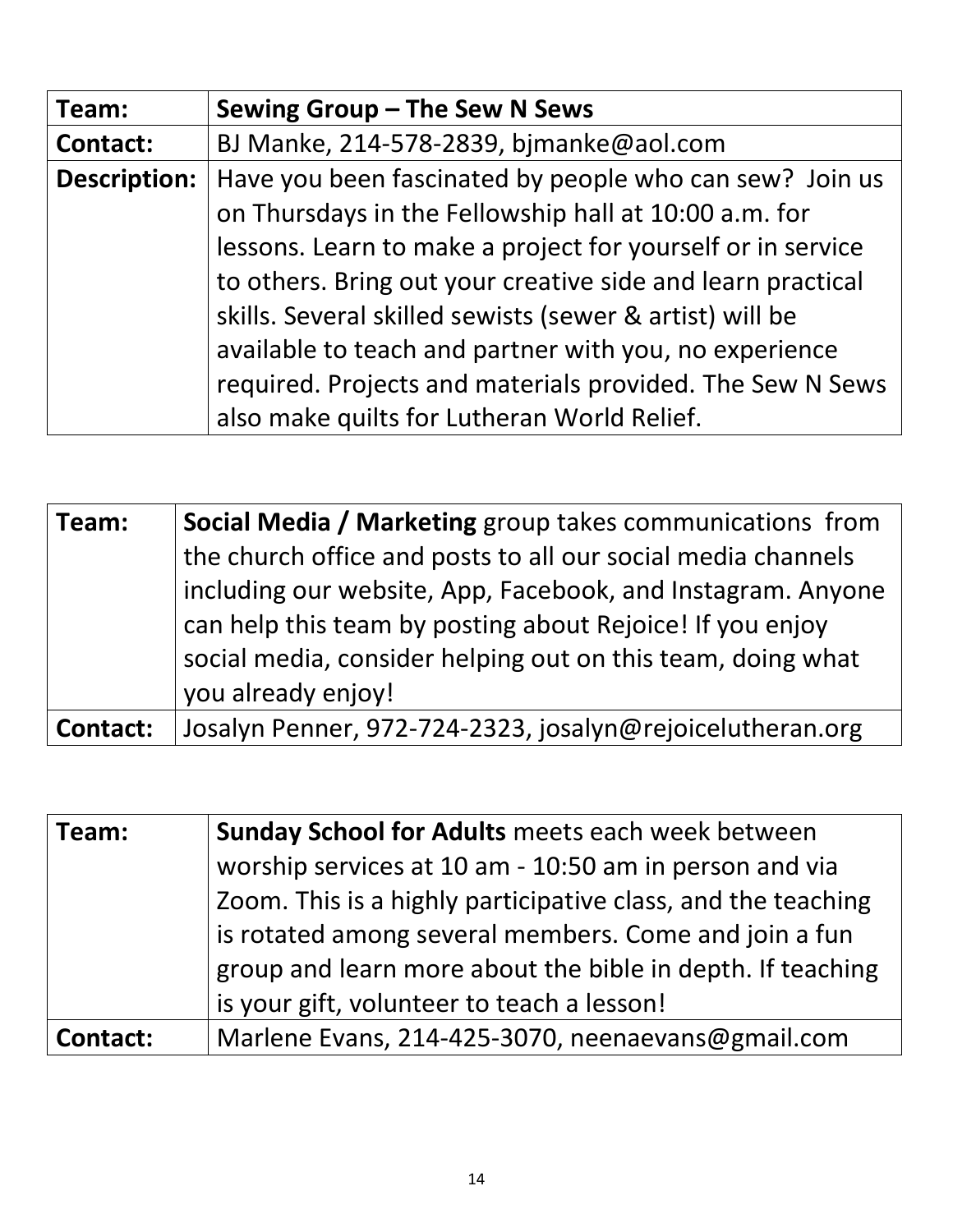| Team:                      | Technology - AV Tech Team or "Holy Headphones" run all of the<br>Audio and Video for our worship services, as well as providing our<br>streaming experience for our digital viewers. We strive to make sure<br>everyone's worship experience is seamless and smooth, and use our<br>gifts and talents in the "background" to ensure everyone can praise<br>the Lord as easily as we can provide!<br>Typical commitment is 1-2 Sundays a month, doing either the<br>9:00am or 11:00am service. Schedules are provided monthly, and<br>volunteers will work with a team of 3-4 in the A/V Booth during<br>their assigned worship service.          |
|----------------------------|--------------------------------------------------------------------------------------------------------------------------------------------------------------------------------------------------------------------------------------------------------------------------------------------------------------------------------------------------------------------------------------------------------------------------------------------------------------------------------------------------------------------------------------------------------------------------------------------------------------------------------------------------|
| Contact:                   | Aaron Colwick, 214-499-5933, aaron@rejoicelutheran.org                                                                                                                                                                                                                                                                                                                                                                                                                                                                                                                                                                                           |
| Need:                      | ProPresenter Techs, Camera Techs, Booth Director                                                                                                                                                                                                                                                                                                                                                                                                                                                                                                                                                                                                 |
| Job<br><b>Description:</b> | ProPresenter Techs run the slides during our worship services. They<br>arrive 15 minutes prior to the start of worship, and review the slides<br>with the Booth Director to understand the flow and intricacies of<br>worship. There is a day of training where Aaron or another Booth<br>Director will instruct how to use the Mac that controls ProPresenter,<br>usually done 30-45 minutes before your first service.                                                                                                                                                                                                                         |
|                            | Camera Techs control the 3 cameras we have installed in the<br>sanctuary, and provide the streaming experience for those who<br>watch our services online. They arrive 25 minutes prior to the start<br>of worship and review the Order of Worship, adjust any presets for<br>the camera, and discuss flow and intricacies with the Booth<br>Director. There are 3 training sessions set up with Aaron or another<br>Booth Director: one session where you strictly observe and learn,<br>one session where you control the cameras, but the Booth Director<br>is next to you the entire time, and the final session where you take<br>the lead. |
|                            | Booth Directors manage the A/V Booth during a worship,<br>monitoring all aspects of the booth, which include ProPresenter,<br>Cameras, and the Audio Mixer. They are also the fallback should a<br>volunteer be unable to run their station. A Booth Director should be<br>trained in all aspects of the booth.                                                                                                                                                                                                                                                                                                                                  |